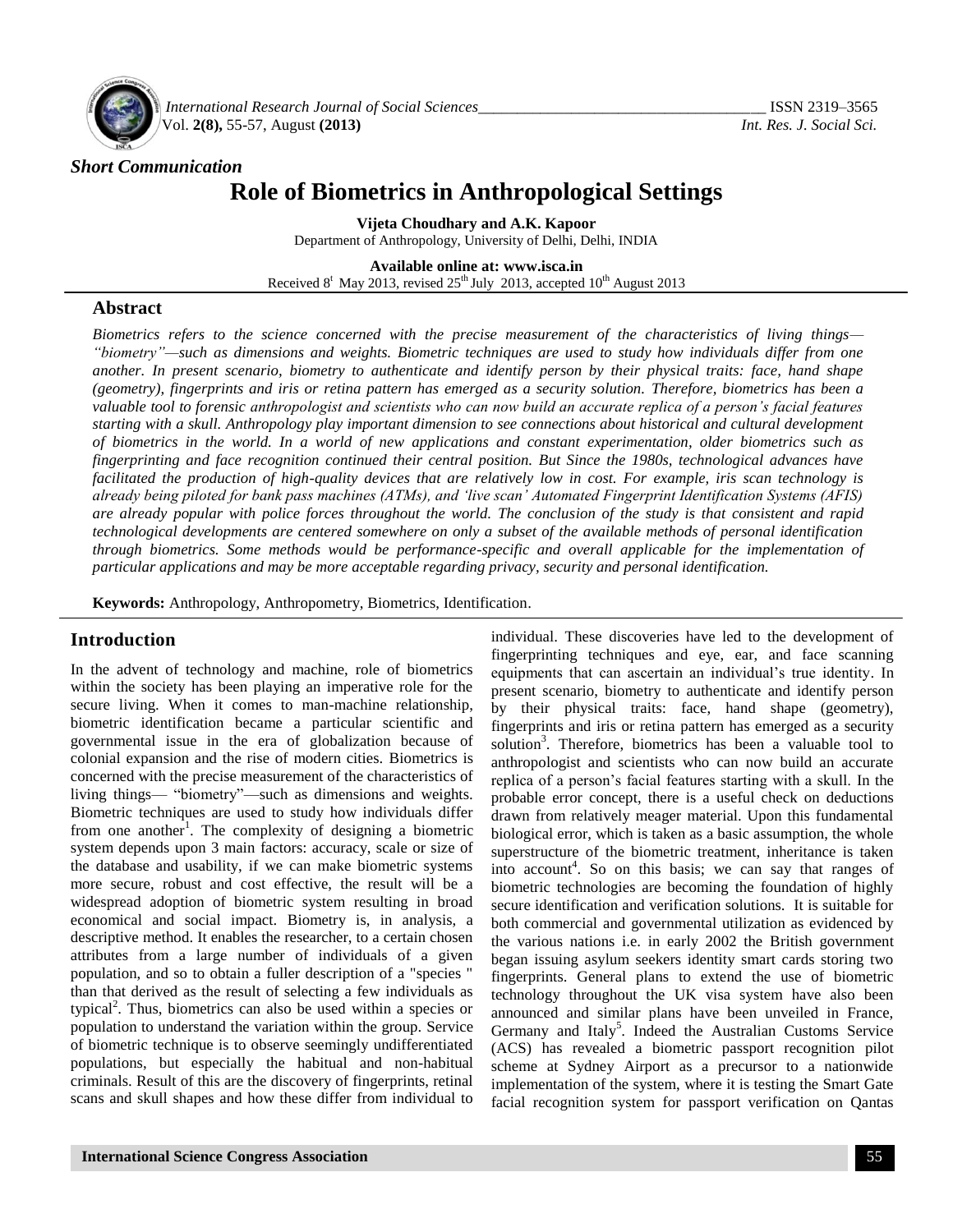staff at that airport in the first phase of a project expected to lead to nationwide usage across all international air travelers<sup>6.</sup> Elsewhere, the Japanese government planned to introduce biometric features in passports in an effort to tackle illegal immigration and to enable tighter controls on terrorists: passports will be introduced with an embedded computer chip storing a biometric feature such as a fingerprint or a facial scan. Bulgaria has announced the introduction of a collection of fingerprint- and iris-scan biometric identifiers at its border controls<sup>7</sup>. Finally, in India, Unique Identification Authority of India (UIDAI) is issuing Aadhaar which is a 12-digit unique identification (UID) number for all Indian residents. The UID number is stored in a centralized database and linked to the basic demographics and biometric information – photograph, ten fingerprints and iris  $-$  of each individual<sup>8</sup>. The implementations of biometric technologies are well underway across various nations, pioneering these relatively new technologies in the provision of security and identity. Several European countries have started to update their border control policies incorporating the use of biometrics. Anthropology plays a unique role when we talk about the new biometric technologies. It is the important dimension to see connections about historical and cultural development of biometrics in the world. Anthropometry as a set of research methods used in anthropology, hence the persons specializing in anthropometry are familiar with range of biological variability present in the human populations and its causes, and are well trained in comparative osteology, human osteology, craniometry, osteometry, racial morphology, skeletal anatomy and function<sup>9</sup>. Anthropometric characteristics have direct relationship with sex, shape and form of an individual and these factors are intimately linked with each other and are manifestation of the internal structure and tissue components which in turn, are influenced by environmental and genetic factors. Anthropometric data are believed to be objective and they allow the forensic examiner to go beyond subjective assessments such as 'similar' or 'different'. With measurement data, the examiner is able to quantify the degree of difference or similarity and state how much confidence can be placed in this interpretation<sup>10</sup>. An 'ideal' biometric should be universal, where each individual possesses the characteristic; unique, where no two persons should share the characteristic; enduring, where the characteristic should be changed nor alterable; and collectable, the characteristic is readily presentable to a sensor and is easily quantifiable<sup>11</sup>. In attempts to satisfy these requirements, a diverse and varied range of different biometric technologies are available, such as those mentioned earlier: from recognition-based scanning systems measuring iris and retinal patterns, fingerprint layout and hand geometry constitution, to methods that measure the accuracy of human sense-based output, such as voice patterns and olfactory sensing. It is to be mentioned here that biometric methods have started functioning in Government/private/semi government offices but no research on these dimensions on Indian populations have been carried out till date.

At the levels of worldwide information system, the necessity for highly secure authentication and personal verification technologies becomes increasingly pronounced. Governments are concerned about user verification and system security services, which are delivered electronically. As a result, the probable benefits of biometrics technologies, identification issues and security, are gaining importance for development. On the other hand, in a world of new applications and constant experimentation, older biometrics such as fingerprinting and face recognition continued their central position. But Since the 1980s, technological advances have facilitated the production of high-quality devices that are relatively low in cost. For example, iris scan technology is already being piloted for bank pass machines (ATMs), and 'live scan' Automated Fingerprint Identification Systems (AFIS) are already popular with police forces throughout the world. The governments as well as market players should focus on promoting the benefits of the biometrics applications in the everyday life, from increased safety through to quick access to information and effective resource management. The sooner this is acknowledged by the public, the faster we can increase security in elements of our day-to-day life<sup>12</sup>. The Australian Customs established an automated passenger processing system, that is, the e-passport Smart Gate at Sydney and Melbourne airports, and it aims to introduce selfprocessing by employing facial recognition systems to confirm identities and streamline the travelers'' facilitation procedures<sup>13</sup>. The Japanese government plans to use biometric technology in passports to tackle illegal immigration and to enable tighter controls on terrorists. This will be applied within a computer chip which can store biometric features like fingerprints and facial recognition<sup>14</sup>. Other e-government applications are using the biometrics for certain defense bases for secure areas. For instance, hand recognition has been used at the Scott Air Force Base to save more than \$400,000 in manpower costs through their metro-link biometric access gate<sup>15</sup>. Biometric applications to authenticate and identify citizens have effectively been used in reducing the issues of illegal immigration, access bottlenecks in busy facilities and high costs of employing security personnel. A good example is the United States whereby, since ―September 11‖, it has widely adopted biometric technology. Two laws were made in the United States as a first mass deployment of biometrics. Seven million transportation employees in the United States incorporate biometrics in their ID cards. Moreover, in order to closely control visitors who enter and leave the country, all foreign visitors are required to present valid passports with biometric data; consequently, over 500 million U.S. visitors have to carry border-crossing documents which incorporate biometrics<sup>16</sup>.

### **Conclusion**

Biometrics can provide a high level of authentication through identifying people by their physiological and behavioural characteristics but there are also several negative aspects. Biometrics can sometimes be ineffective when using the various styles of identification. For instance, fingerprints can be